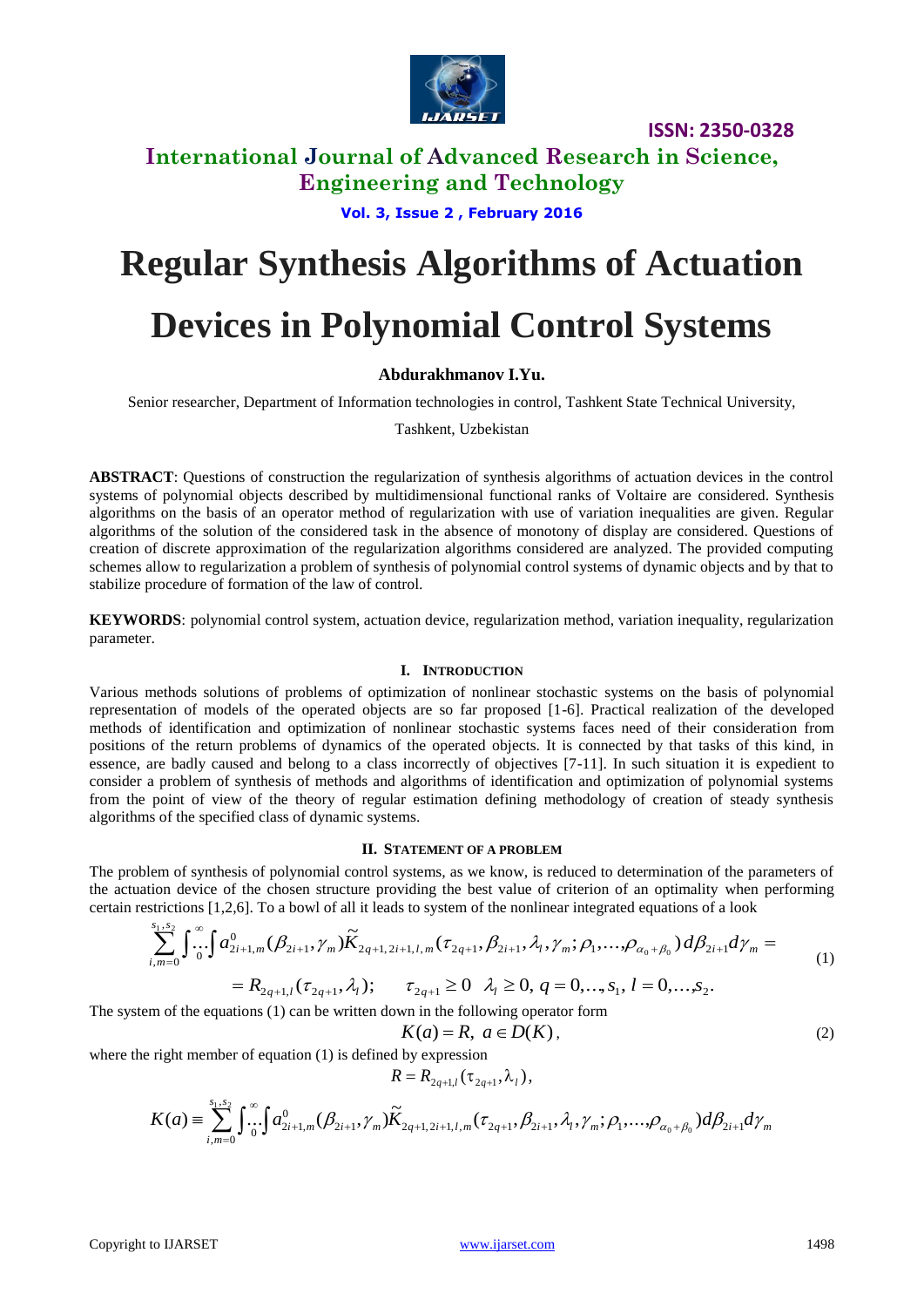

## **ISSN: 2350-0328**

## **International Journal of Advanced Research in Science, Engineering and Technology**

## **Vol. 3, Issue 2 , February 2016**

the nonlinear integrated operator from  $H_1$  in  $H_2$ ,  $R \in H_2$ ,  $H_1$ ,  $H_2$  – material Gilbert spaces,  $a$  – the vector of coefficients made of elements of pulse characteristics  $a_{2i+1,m}(\tau_1,...,\tau_{2i+1},\lambda_1,...,\lambda_m)$  represents.

#### **III.SOLUTION OF A TASK**

It is known [10,12-15] that at the above assumptions the task (2) is generally incorrect., existence of decisions (2) for all right parts  $R \in H$ , in the same cases when decisions exist isn't guaranteed, their set is unstable in relation to small indignations R. We will consider that instead of an element R its approach  $R_{\delta} \in H$  , where is available

$$
||R - R_{\delta}|| \leq \delta, \quad \delta \geq 0.
$$

Recently intensively the approach to creation of steady methods of the solution of a task (2) based on use of operator regularization [12-15] develops. According to it to a task (2) with it is inexact the set right part the regularization equation is compared

$$
K(a) + \alpha a = R_{\delta}, \quad a \in D(K), \ \alpha = \alpha(\delta) > 0 \,, \tag{3}
$$

where  $\alpha > 0$  – parameter of regularization.

One of effective ways of obtaining the approximate solution of the equation (2) is reduced to replacement of this equation with family the regularization of tasks by introduction of the smoothing operator  $U(a)$  with positive coefficient  $\alpha$  [12]:

$$
K\left(a_{\alpha}^{\delta}\right) + \alpha U\left(a_{\alpha}^{\delta}\right) = R_{\delta} \,. \tag{4}
$$

Often the operator  $U(a)$  in (4) choose in a look:

 $U(a) = grad || a ||^2 = || a || grad || a ||.$ 

Owing to monotony of the operator  $K$  it is possible to write down:

$$
\left(K(a) - K(a^{\delta}_{\beta}), a - a^{\delta}_{\alpha}\right) \geq 0.
$$

Following the considered regularization method, we will define an auxiliary variation inequality [13]

$$
(K(a)+\alpha U(a)-R_{\delta},\,a-q)\leq 0,\ \forall q\in Q,\ Q\subset D(K).
$$

We will consider a variation inequality with exact data

$$
(K(a) + \alpha U(a) - R, a - q) \le 0 \ \forall q \in Q.
$$

For the considered case following [12,15] it is possible to write down the following equation

$$
\left(y_{\sigma} + \alpha U(a_{\sigma} - a^0) - R_{\delta}, q - a_{\sigma}\right) \ge 0, \ \ y_{\sigma} \in \overline{K}a_{\sigma}, \ \forall q \in \mathcal{Q}, \ \ \mathcal{Q} \subset \text{int } D(K), \tag{5}
$$

where  $\overline{K}$  – the maximum monotonous expansion  $K$ ,  $a^0$  – some the fixed element from  $H$ . We will designate the solution of this equation through  $a_{\sigma}$ , where  $\sigma = (\delta, \alpha)$ .

If  $\delta/\alpha \to 0$  at  $\alpha \to 0$ , the sequence  $\{a_{\sigma}\}\$  meets on norm  $H$  to an element  $a^* \in N$  which satisfies to a ratio

$$
\|a^* - a^0\| = \min_{a \in N} \|a - a^0\|.
$$

For a choice of the parameter of regularization  $\alpha$  providing  $a_{\sigma} \to a^*$ , we will consider the following equation

$$
\rho(\alpha) = \|y_{\sigma} - R_{\delta}\|.\tag{6}
$$

Believing in the equation (5)  $q = a^0$  we will have [15]:

$$
\lim_{\alpha \to \infty} \rho(\alpha) \le ||y_0 - R_{\delta}||, \ y_0 = \overline{K}a^0.
$$
\n(7)

Taking into account a condition  $y_{\sigma} \rightarrow y_0$  on the basis of (6) and (7) it is possible to write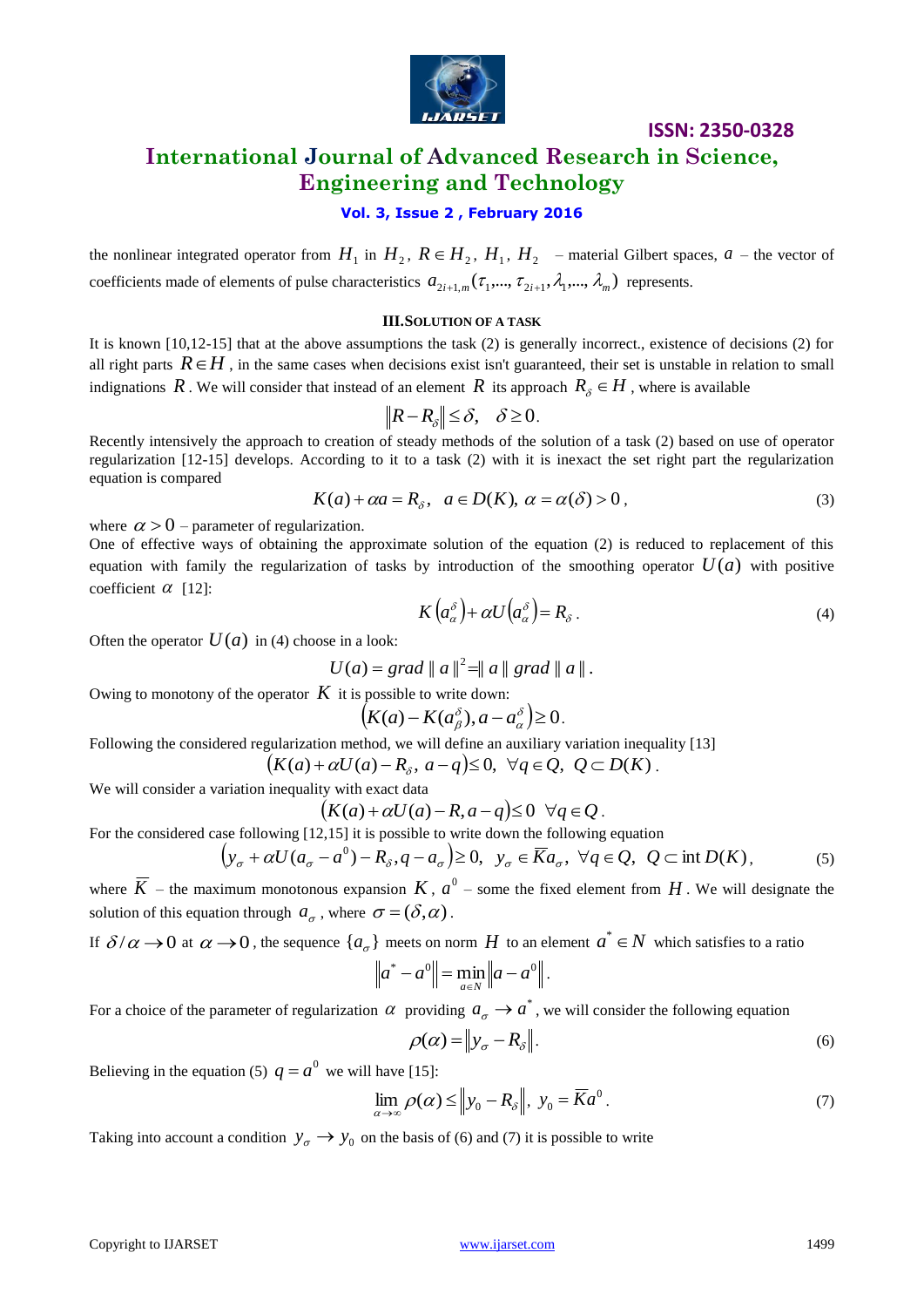

# **ISSN: 2350-0328 International Journal of Advanced Research in Science, Engineering and Technology**

**Vol. 3, Issue 2 , February 2016**

$$
\lim_{\alpha\to\infty}\rho(\alpha)=\left\|y_0-R_{\delta}\right\|.
$$

Then for any  $0 < \delta < \delta < 1$  the inequality is carried out

$$
\|y_0 - R_{\delta}\| > k\delta^p, \ k > 1, \ 0 < p < 1.
$$

Thus, at  $\alpha, \delta \rightarrow 0$ , it is possible to come to the following limit ratio

$$
\parallel K(a^{\delta}_{\alpha})-R_{\delta}\parallel\to 0\,,
$$

wherein

$$
\parallel a_{\alpha}^{\delta}\parallel=\parallel K(a_{\alpha}^{\delta})-R_{\delta}\parallel/\alpha.
$$

The above-stated algorithms are especially effective in a case, when display *K* monotonously. In such cases any of the indignant problems of type (5) has the only decision; the sequence  $\{a_{\varepsilon}\}\)$  meets at  $\{\varepsilon\}\to 0$  to the point from a set of

decisions A having the minimum norm.

However, the monotony of the condition rather restrictive and is not performed for a large number of applications. Therefore naturally there is a question of applicability of a method of regularization in the absence of monotony. It is caused by that at the solution of the considered task chances when  $K$  is the monotonous multiple-valued operator set on some the convex closed set.

In these conditions methods of iterative regularization and averaging can provide convergence [10,16]. These methods define a new iteration point explicitly and therefore simply realizable. Besides, in these conditions it is possible to use also implicit methods, in particular, "proximal" [17]. Proximal iterations consist in the consecutive solution of a task on finding of a point  $a^{k+1} \in Q$  such that:

$$
\exists w^{k+1} \in K\big(a^{k+1}\big) : \left\langle w^{k+1} + \theta^{-1}\big(a^{k+1} - a^k\big), v - a^{k+1}\right\rangle \ge 0 \ \ \forall v \in \mathcal{Q} \,.
$$

The task (8) of complexity is approximately equivalent to an initial task therefore creation of effective methods of proximal type is connected with any certain way of simplification or replacement of an auxiliary task (8).

Now some approaches to simplification of "proximal" iteration (8) due to use of specifics of an initial task [16] are known, namely for considerable part of applied tasks the operator  $K$  we will present in the form

$$
K=L+M,
$$

where  $L$  – unambiguous, a  $M$  – the multiple-valued operator. We will note that in the considered applied problem of synthesis of polynomial control systems the operator  $M$  can be subdifferentsialy some convex function defined that is solutions of the corresponding problem of optimization [18].

Based on these properties it is expedient to use implicit "proximal" iteration only for the operator M, i.e. to define a new iterative point  $a^{k+1}$  as the solution of a task [16,19]:

$$
\exists m^{k+1} \in M\left(a^{k+1}\right) : \left\langle L\left(a^k\right) + \theta^{-1}\left(a^{k+1} - a^k\right), \nu - a^{k+1}\right\rangle + \left\langle m^{k+1}, \nu - a^{k+1}\right\rangle \ge 0 \qquad \forall \nu \in \mathcal{Q},\tag{9}
$$

The approach [20] based on a basis of the two-level scheme appears more effective. In this case iteration of type (9) is applied to determination of the dividing hyper plane, i.e. parameters of the main process. According to this method the sequence of matrixes  $\{A_k\}$  about  $n$  such that gets out

$$
\xi' \| p \|^2 \le \langle A_k p, p \rangle \le \xi'' \| p \|^2 \quad \forall p \in R^n, \qquad 0 < \xi' \le \xi'' < \infty,
$$

also the solution of an auxiliary variation inequality of a look is found

$$
\exists m^k \in M(v^k): \langle L(a^k) + \theta^{-1} A_k (v^k - a^k), v - v^k \rangle + \langle m^k, v - v^k \rangle \ge 0 \quad \forall v \in Q, \ \theta > 0.
$$

If 
$$
a^k = v^k
$$
, the stop of iterative process is made. Otherwise it is necessary  
\n
$$
l^k = L(v^k) - L(a^k) - \theta^{-1} A_k (v^k - a^k), \quad \omega_k = \langle l^k, a^k - v^k \rangle,
$$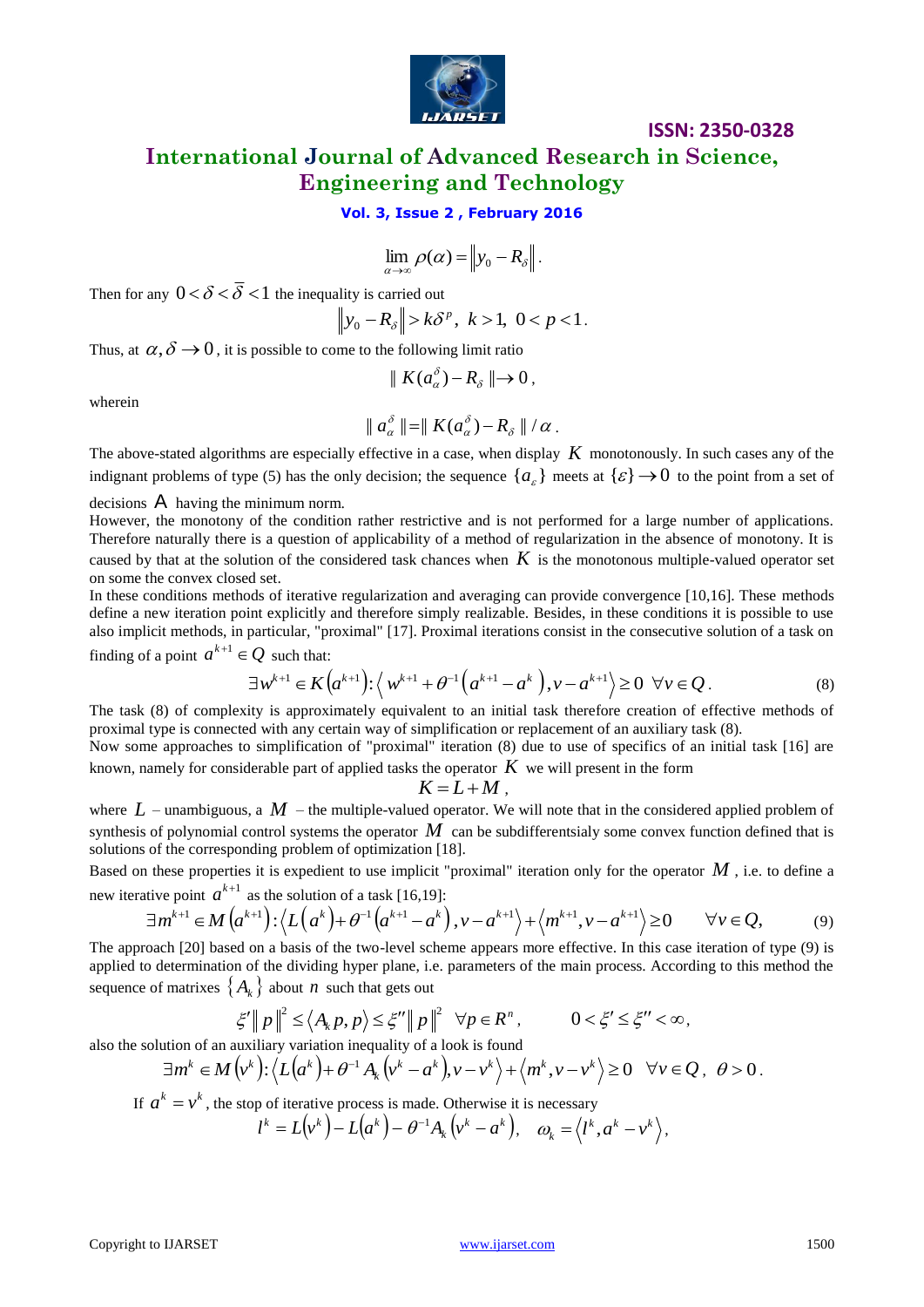

# **ISSN: 2350-0328 International Journal of Advanced Research in Science, Engineering and Technology**

**Vol. 3, Issue 2 , February 2016**

$$
a^{k+1} = \pi_V \left( a^k - \gamma \omega_k l^k / \| l^k \|^2 \right), \ \gamma \in (0, 2),
$$

where  $\pi_{V}(\cdot)$  – the operator of design on V.

Following [16,19] it is possible to show that if in a method there is a stop on the k-th iteration,  $a^k \in Q^*$  and if the sequence  $\{a^k\}$  is infinite, exists  $\tilde{\theta} > 0$  such that at any  $\theta \in (0, \tilde{\theta})$  the limit ratio of a look is carried out:

$$
\lim_{k\to\infty} a^k = a^* \in Q^*.
$$

At the numerical solution of an incorrect task (2) there is a problem of sampling of an initial task, i.e. replacement of continuous mathematical model some its finite-dimensional analog. However at realization of these methods it is necessary to carry out transition from an initial "continuous" infinite-dimensional task to finite-dimensional analog. Here it is already not enough to know regularization properties of only one "continuous" option of a method, and it is necessary to find out the conditions providing for finite-dimensional the regularization decisions convergence to exact solutions of an initial task.

where  $\pi_n(\cdot)$  the energy of  $a^{n-1} = \pi_n/a^2 - y \alpha_n t^2 / k^2 \Big[ \Big]_+^n \times \pi(0.2)$ .<br>
Following 10.191 at is possible to show that if is a ancilled three is a sequent to k-th increasion,  $a^k \in Q^*$  and if the copies  $\{a^k\}$  is The most common ways of sampling the infinite-dimensional tasks are course the difference and projective methods [8]. Course the difference method consists in replacement of the initial continuous equation with the final equation. Thus finding of the approximate decision is usually reduced to the decision of system of the linear or nonlinear algebraic equations. Narrowing of the initial operator on a finite-dimensional subspace that allows to reduce also a task to system of the algebraic equations is the basis for a projective method. In works [21,22] the general approach to finitedimensional approximation the regularization of decisions including projective methods and methods of course the difference approximation as special cases is developed.

We approximate initial pair of spaces  $(H_1, H_2)$  by means of systems of the linear connecting projectors  $p = \left\{p_n : H_1 \to H_{1,n} \right\}$  and  $q = \left\{q_n : H_2 \to H_{2,n} \right\}$ , we will believe thus that

$$
\|q_n\| \le T \quad \forall n,\tag{10}
$$

where  $n \in N$ ,  $n \to \infty$  - natural numbers.

For regularization of a task (2) we will consider the following variation inequality

$$
\left(K_n(a_n) + \alpha U_n(a_n) - q_n f^{\delta}, x_n - a_n\right)_n \ge 0 \qquad \forall x_n \in D_n \tag{11}
$$

with the parameter of regularization  $\alpha > 0$ . Owing to monotony of the sum  $(K_n + \alpha U_n)$  at any  $\alpha > 0$  variation inequality (11) has a nonempty set of decisions  $A^n \subset D_n$  at everyone *n*.

Considering monotony of the operator  $K_n$  taking into account expression (10) and conditions of approximation  $f^{\delta} - f \leq \delta$  right member of equation (2) it is possible to write [22]:

$$
\begin{split}\n&\left(K_{n}x'_{n}-q_{n}f, x'_{n}-a^{n}\right)_{n} \geq \left(K_{n}a^{n}-q_{n}f, x'_{n}-a^{n}\right)_{n} \geq \\
&\geq \left(K_{n}(a_{n})+\alpha U_{n}(a^{n})-q_{n}f^{\delta}, x'_{n}-a^{n}\right)_{n} - \\
&-\alpha \left(U_{n}a^{n}, x'_{n}-a^{n}\right)_{n} - T\delta\left\|x'_{n}-a^{n}\right\|_{n}, \quad x'_{n} \in D_{n} \quad \forall n \,.\n\end{split} \tag{12}
$$

At convergence of operators  $\{K_n\}$  to the exact operator  $K$  expression (12) can be written down in a look

$$
\left(K_n x'_n - q_n f, x'_n - a^n\right)_n \to \left(Kx - f, x - a^0\right).
$$
\n(13)

Therefore, limit transition in an inequality (12) leads to a variation inequality  $(Kx - f, x - a^0) \ge 0$  for any element  $x \in D$ . Thus the variation inequality (13) in view of monotony of the exact operator  $K$  and camber of the closed set *D* is equivalent to a variation inequality